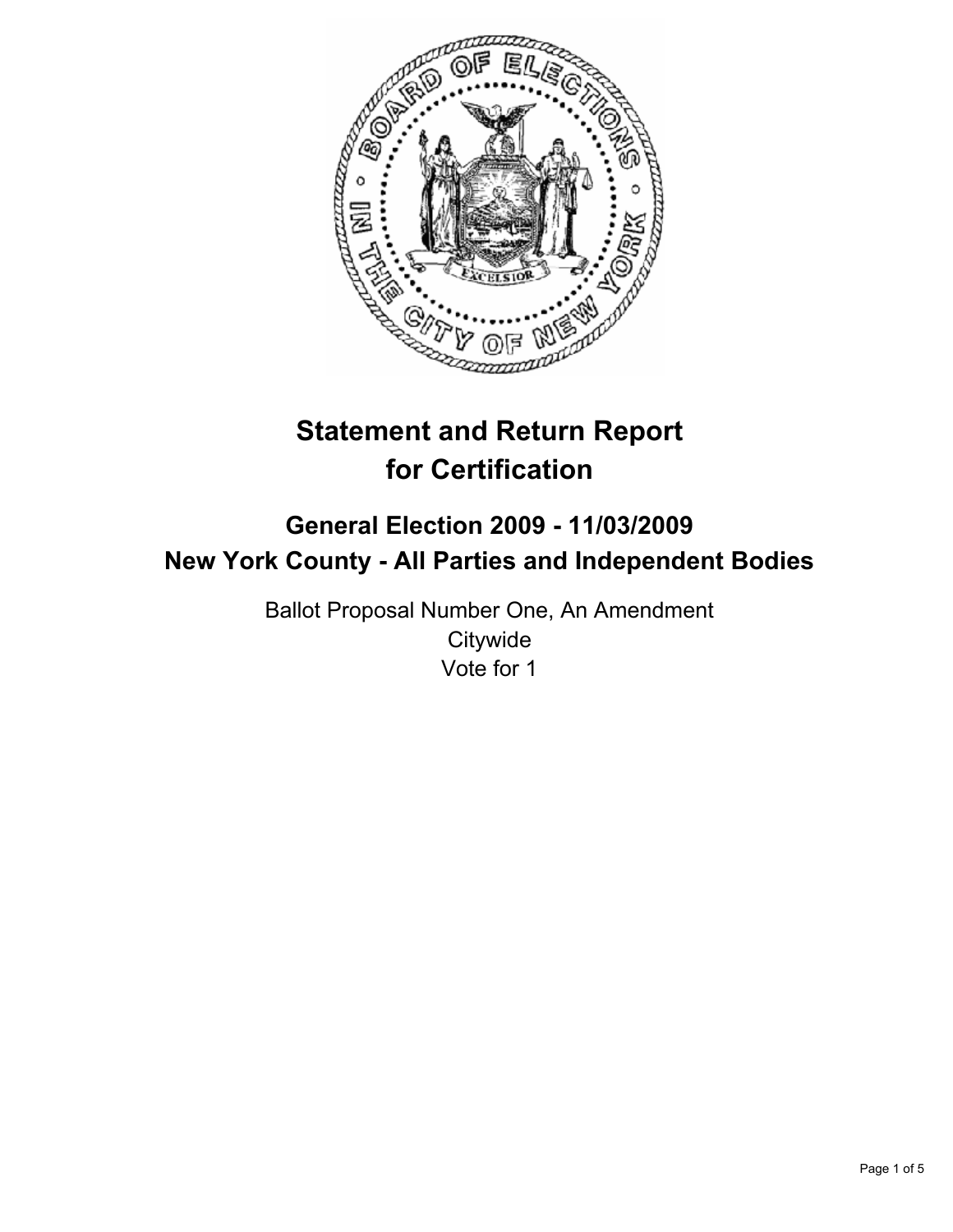

# **Assembly District 64**

| PUBLIC COUNTER       | 21,159 |
|----------------------|--------|
| <b>EMERGENCY</b>     | 20     |
| ABSENTEE/MILITARY    | 290    |
| AFFIDAVIT            | 304    |
| <b>Total Ballots</b> | 21,773 |
| <b>YES</b>           | 2,064  |
| <b>NO</b>            | 1,185  |
| <b>Total Votes</b>   | 3,249  |
| Unrecorded           | 18,524 |

# **Assembly District 65**

| PUBLIC COUNTER       | 25,649 |
|----------------------|--------|
| <b>EMERGENCY</b>     | 41     |
| ABSENTEE/MILITARY    | 682    |
| <b>AFFIDAVIT</b>     | 371    |
| <b>Total Ballots</b> | 26,743 |
| <b>YES</b>           | 4,929  |
| <b>NO</b>            | 2,404  |
| <b>Total Votes</b>   | 7,333  |
| Unrecorded           | 19,410 |

#### **Assembly District 66**

| <b>PUBLIC COUNTER</b> | 24,587 |
|-----------------------|--------|
| <b>EMERGENCY</b>      | 106    |
| ABSENTEE/MILITARY     | 558    |
| <b>AFFIDAVIT</b>      | 316    |
| <b>Total Ballots</b>  | 25,567 |
| <b>YES</b>            | 5,362  |
| <b>NO</b>             | 2,540  |
| <b>Total Votes</b>    | 7,902  |
| Unrecorded            | 17,665 |

# **Assembly District 67**

| PUBLIC COUNTER       | 30,749 |
|----------------------|--------|
| <b>EMERGENCY</b>     | 66     |
| ABSENTEE/MILITARY    | 654    |
| AFFIDAVIT            | 405    |
| <b>Total Ballots</b> | 31,874 |
| <b>YES</b>           | 6,123  |
| <b>NO</b>            | 2,593  |
| <b>Total Votes</b>   | 8,716  |
| Unrecorded           | 23,158 |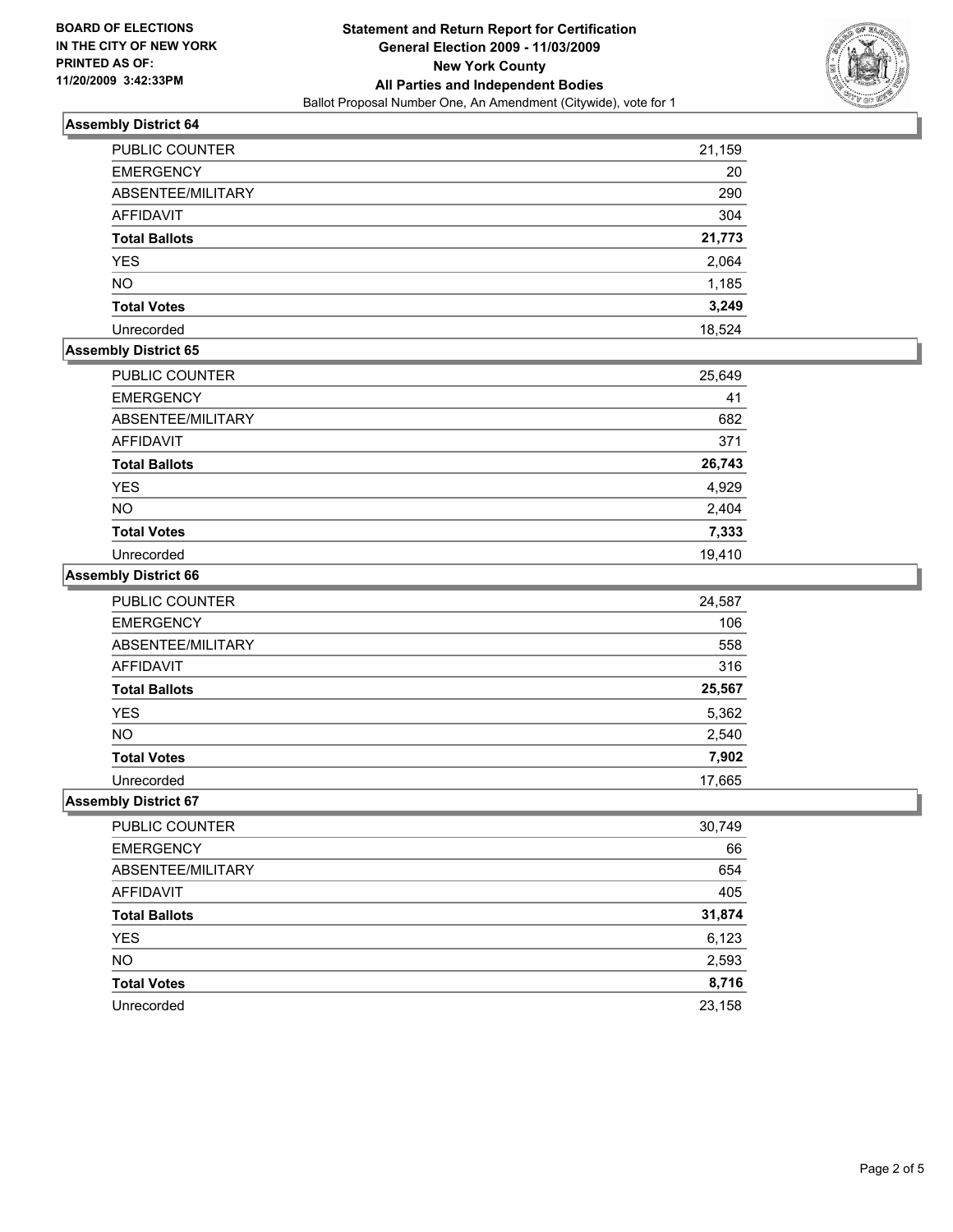

# **Assembly District 68**

| <b>PUBLIC COUNTER</b> | 18,035 |
|-----------------------|--------|
| <b>EMERGENCY</b>      | 73     |
| ABSENTEE/MILITARY     | 252    |
| <b>AFFIDAVIT</b>      | 266    |
| <b>Total Ballots</b>  | 18,626 |
| <b>YES</b>            | 1,560  |
| <b>NO</b>             | 925    |
| <b>Total Votes</b>    | 2,485  |
| Unrecorded            | 16,141 |

# **Assembly District 69**

| <b>PUBLIC COUNTER</b> | 26,526 |
|-----------------------|--------|
| <b>EMERGENCY</b>      | 296    |
| ABSENTEE/MILITARY     | 505    |
| <b>AFFIDAVIT</b>      | 290    |
| <b>Total Ballots</b>  | 27,617 |
| <b>YES</b>            | 4,852  |
| <b>NO</b>             | 2,056  |
| <b>Total Votes</b>    | 6,908  |
| Unrecorded            | 20,709 |

### **Assembly District 70**

| <b>PUBLIC COUNTER</b> | 21,206 |
|-----------------------|--------|
| <b>EMERGENCY</b>      | 44     |
| ABSENTEE/MILITARY     | 347    |
| <b>AFFIDAVIT</b>      | 337    |
| <b>Total Ballots</b>  | 21,934 |
| <b>YES</b>            | 2,102  |
| <b>NO</b>             | 1,356  |
| <b>Total Votes</b>    | 3,458  |
| Unrecorded            | 18,476 |

# **Assembly District 71**

| PUBLIC COUNTER       | 20,188 |
|----------------------|--------|
| <b>EMERGENCY</b>     | 37     |
| ABSENTEE/MILITARY    | 310    |
| AFFIDAVIT            | 289    |
| <b>Total Ballots</b> | 20,824 |
| <b>YES</b>           | 2,306  |
| <b>NO</b>            | 1,479  |
| <b>Total Votes</b>   | 3,785  |
| Unrecorded           | 17,039 |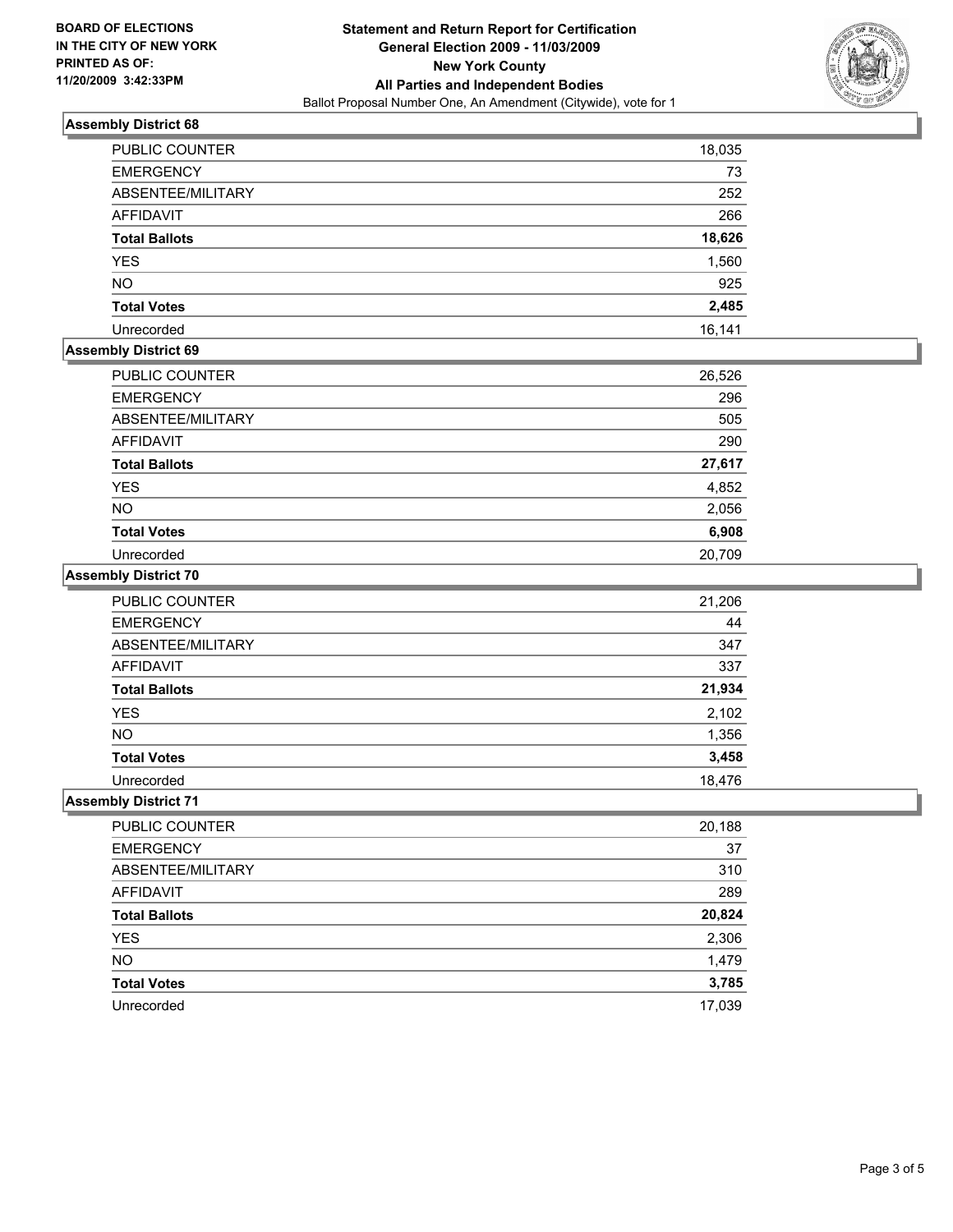

# **Assembly District 72**

| <b>PUBLIC COUNTER</b> | 14,599 |
|-----------------------|--------|
| <b>EMERGENCY</b>      | 9      |
| ABSENTEE/MILITARY     | 99     |
| <b>AFFIDAVIT</b>      | 137    |
| <b>Total Ballots</b>  | 14,844 |
| <b>YES</b>            | 1,018  |
| <b>NO</b>             | 563    |
| <b>Total Votes</b>    | 1,581  |
| Unrecorded            | 13,263 |

# **Assembly District 73**

| <b>PUBLIC COUNTER</b> | 29,231 |
|-----------------------|--------|
| <b>EMERGENCY</b>      | 134    |
| ABSENTEE/MILITARY     | 802    |
| AFFIDAVIT             | 333    |
| <b>Total Ballots</b>  | 30,500 |
| <b>YES</b>            | 6,261  |
| <b>NO</b>             | 2,378  |
| <b>Total Votes</b>    | 8,639  |
| Unrecorded            | 21,861 |

# **Assembly District 74**

| <b>PUBLIC COUNTER</b> | 24,647 |
|-----------------------|--------|
| <b>EMERGENCY</b>      | 80     |
| ABSENTEE/MILITARY     | 464    |
| <b>AFFIDAVIT</b>      | 288    |
| <b>Total Ballots</b>  | 25,479 |
| <b>YES</b>            | 3,927  |
| <b>NO</b>             | 2,190  |
| <b>Total Votes</b>    | 6,117  |
| Unrecorded            | 19,362 |

# **Assembly District 75**

| PUBLIC COUNTER       | 24,825 |
|----------------------|--------|
| <b>EMERGENCY</b>     | 58     |
| ABSENTEE/MILITARY    | 550    |
| AFFIDAVIT            | 392    |
| <b>Total Ballots</b> | 25,825 |
| <b>YES</b>           | 4,691  |
| <b>NO</b>            | 2,210  |
| <b>Total Votes</b>   | 6,901  |
| Unrecorded           | 18,924 |